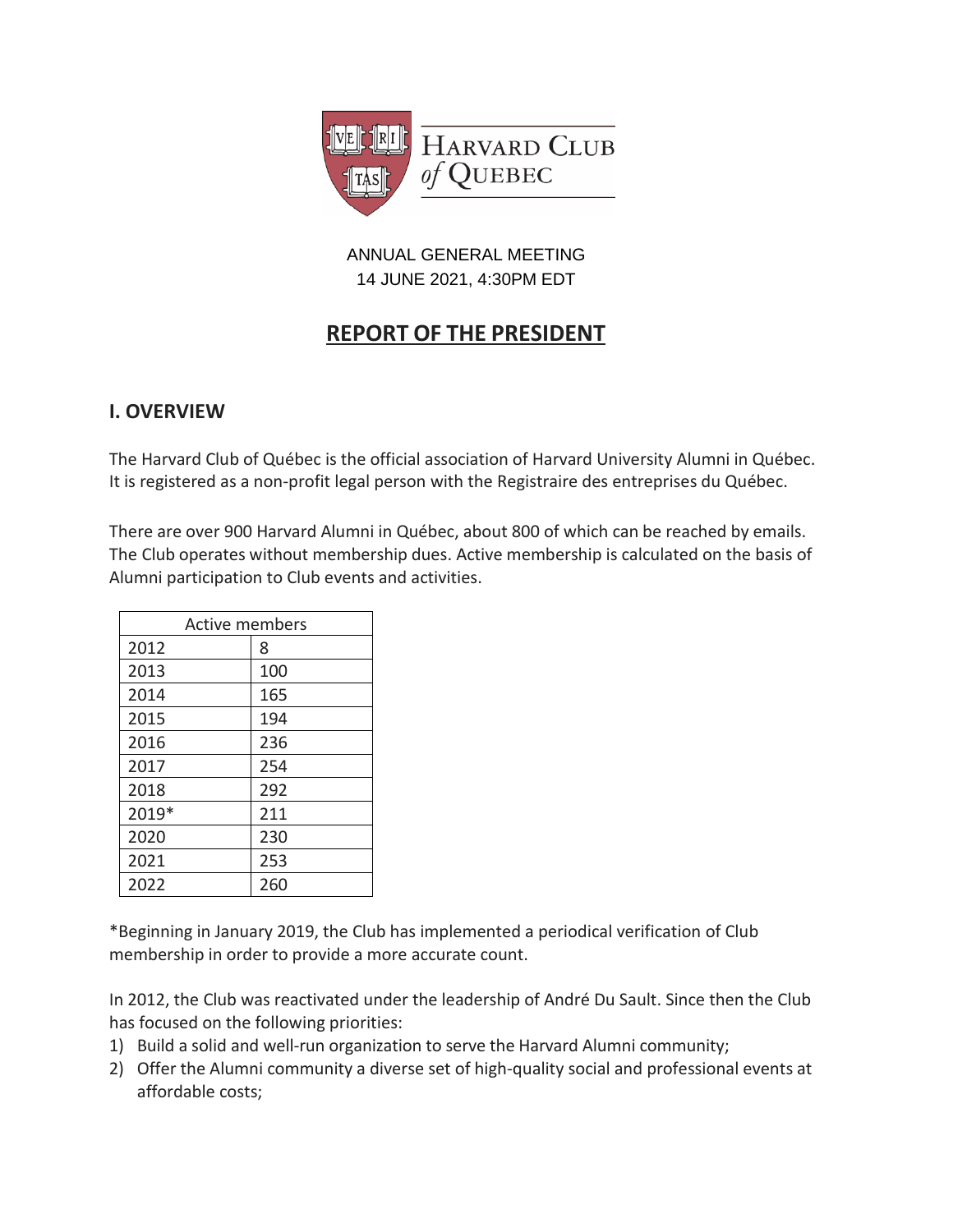3) Live up to the standard of excellence of the Harvard brand.

This past year, despite the challenges imposed by the global pandemic, the Club has continued to work on strengthening our organization and operations and providing a diverse calendar of stimulating and fun events to Club members.

Since last June we have held the following events and activities.

- 1) Welcome to Your City Montreal at The Burgundy Lion (October 21, 2021)
- 2) Volunteering at Le Magasin du Chainon (November 13, 2021)
- 3) \*The Game Harvard vs. Yale #137 at Old Orchard (November 20, 2021)
- 4) The World of Yousuf Karsh at the Montreal Museum of Fine Arts (November 26, 2021)
- 5) Global Networking Night at Chez Alexandre (March 16, 2022)
- 6) Sugar Shack at Sucrerie de la Montagne (April 24, 2022)
- 7) \*HBS Professor Willy Shih Industrial Competitiveness (virtual, May 10, 2022)
- 8) Montreal Metropolitan Orchestra cocktail & performance at Maison Symphonique (June 4, 2022)
- 9) Harvard Club of Quebec Annual General Meeting & \*Cocktail (including Yale and Columbia alumni) at Pastek (June 14, 2022)

\*Denotes event jointly held with other Alumni associations

Club members typically sponsor the Harvard Prize Books, whose sponsors and recipients are announced in a new section of our Club website. This year, Sami Boutaleb, MBA 2019, awarded Julian Menga of College Ste-Anne. The Club will build on this momentum in the year ahead.

We have also strengthened our external communications and social media presence. In addition to our Facebook Group (259 members), the Club has a LinkedIn company page and Group (103 members), and a Twitter account.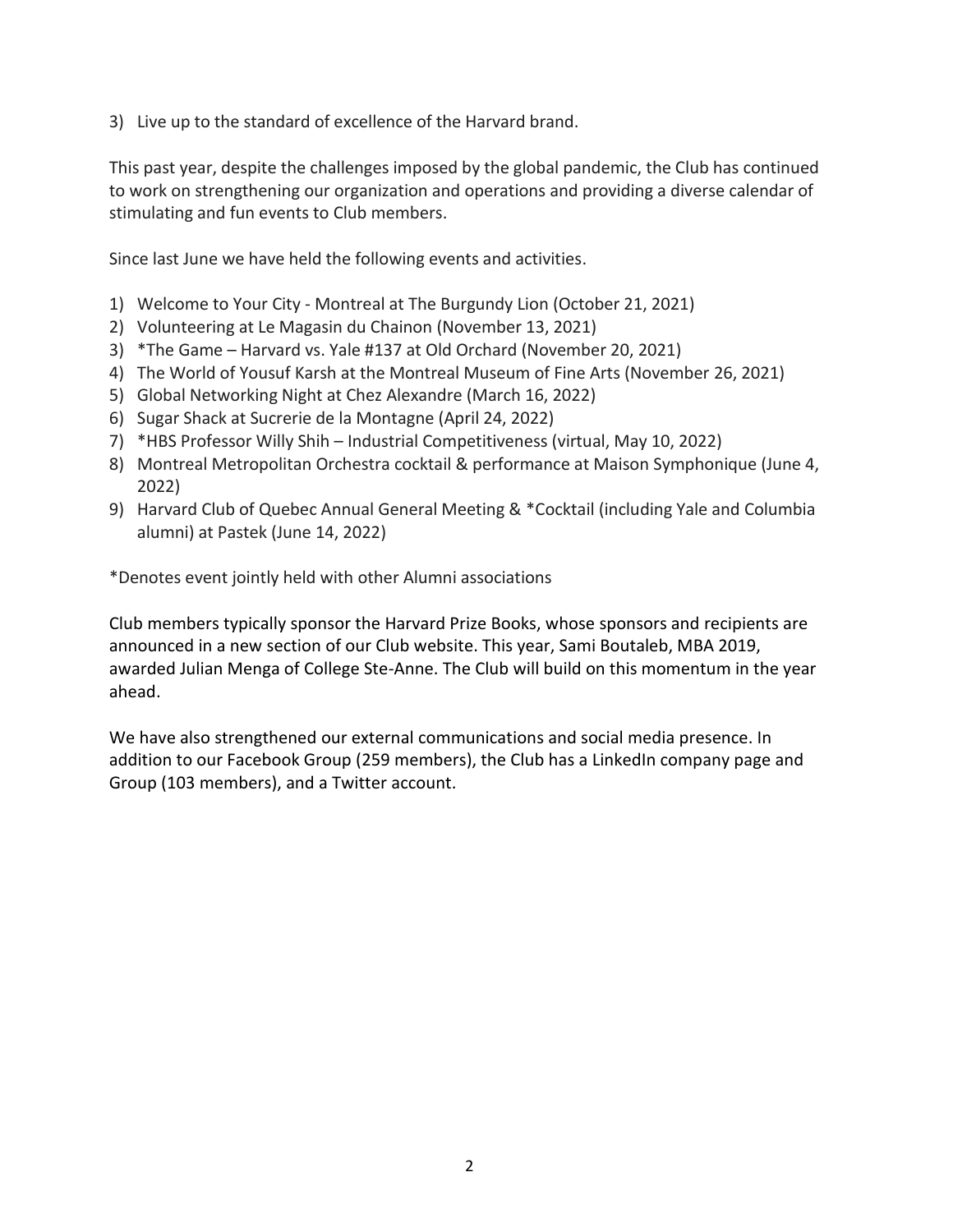# **II. 2020-2021 FINANCIAL STATEMENTS**

The Club keeps transparent accounts and implements a strict expense policy.

| <b>Balance (12 August 2012)</b> | $\underline{\$0}$ |
|---------------------------------|-------------------|
| <b>Balance (03 June 2013)</b>   | \$974             |
| <b>Balance (03 June 2014)</b>   | \$2562            |
| <b>Balance (22 June 2015)</b>   | <b>\$3 261</b>    |
| <b>Balance (15 June 2016)</b>   | \$3 048           |
| <b>Balance (30 June 2017)</b>   | \$7 030           |
| <b>Balance (12 June 2018)</b>   | \$9677            |
| <b>Balance (23 May 2019)</b>    | \$12 489          |
| <b>Balance (10 June 2020)</b>   | \$10 448          |
| <b>Balance (16 June 2021)</b>   | \$10 448          |
| Balance (14 June 2022)          | \$10 998          |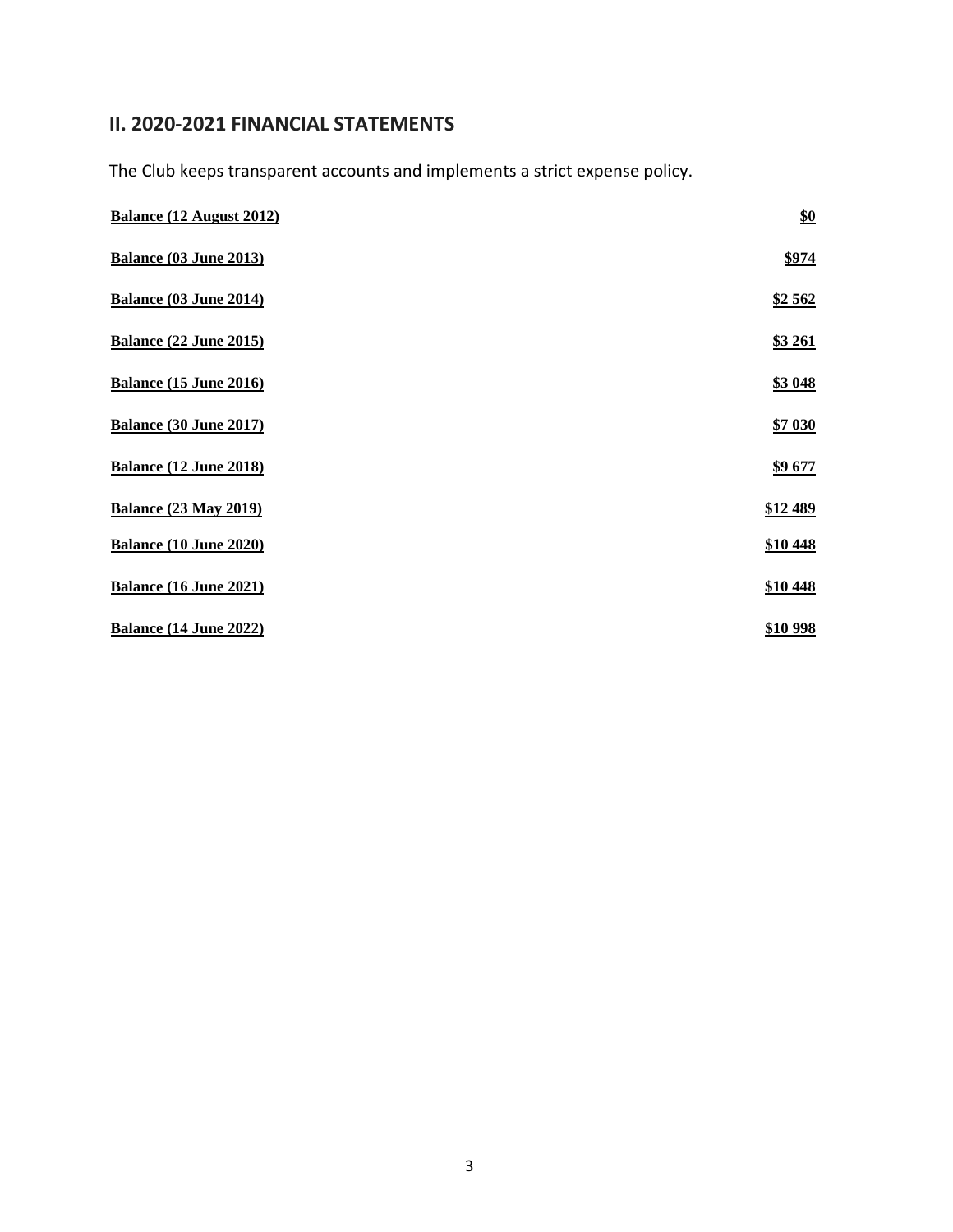## **III. GOVERNANCE**

The Board of Directors meets formally four times a year, for about 1.5 hours each meeting. We expect Board members to attend meetings or link by phone or virtually. Directors and Officers are required to sign the HAA Operating Guidelines and Conflicts of Interest form. The HCQ must abide by the following HAA policies:

- Harvard Alumni contacts policy
- Harvard Clubs operating guidelines
- Harvard University Trademark policy

The Club coordinates activities and collaborates with the other Canadian Harvard Clubs and Shared Interest Groups (SIGs), the local Ivy League Clubs and the local Russell Group University Clubs (UK).

At every Board meeting, the interim financial statements are presented and approved. The Secretary keeps an updated list of Club members.

In 2021-22, the following Club Board and leadership meetings were held:

- 1) First Board meeting: August 6, 2021
- 2) Second Board meeting: January 5, 2022
- 3) Third Board meeting: February 15, 2022
- 4) Annual General Meeting: June 14, 2022

### **BOARD OF GOVERNORS 2021-2022**

- 1. André Du Sault, MPA'00, Chair
- 2. Marc Novakoff, MBA'03
- 3. Hilliard Goldfarb, AM'74, PHD'80
- 4. Jean René Halde, MBA'72
- 5. John Parisella, KSGEE'88 Senior Manager in Gov